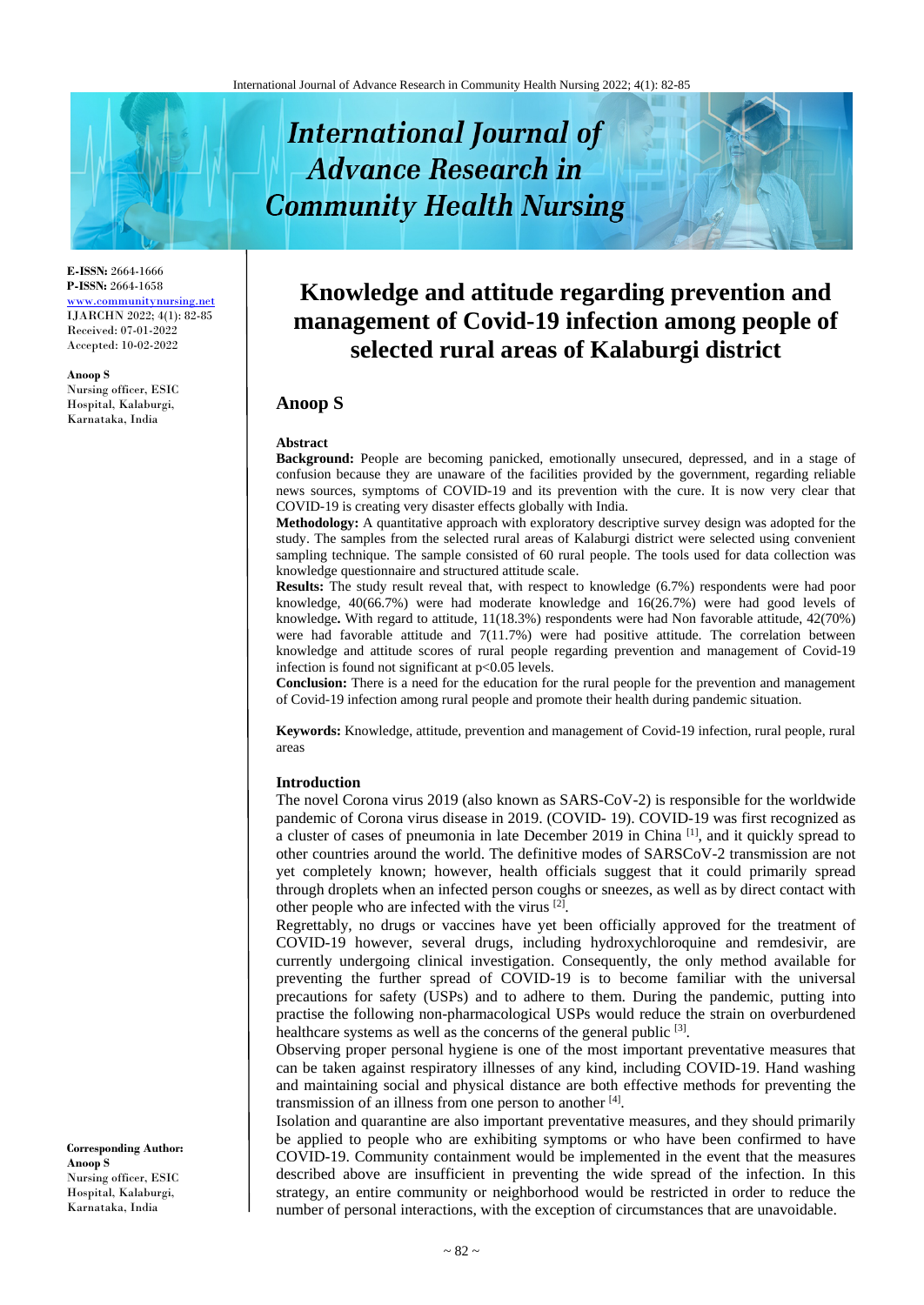Another precautionary control measure that can be taken is the use of personal protective equipment (PPE), which can include things like face masks, gloves, and hand sanitizers. However, this control measure is not as effective as other control measures [5].

People are becoming panicked, emotionally unsecured, depressed, and in a stage of confusion because they are unaware of the facilities provided by the government, regarding reliable news sources, symptoms of COVID-19 and its prevention with the cure. It is now very clear that COVID-19 is creating very disaster effects globally with India.

People in many regions of India view having a Corona virus infection as a social stigma, and as a result, those affected are more likely to conceal their illness and be reluctant to seek medical attention. In this context, the World Health Organization (WHO) is making every effort to provide the public with technical guidance and answers to their questions in an effort to allay their concerns about COVID-19-related social discrimination and stigma. On the other hand, the government of India is working to raise awareness among its citizens by disseminating information through a variety of trustworthy sources, as well as by providing medical facilities and making an effort to cut down on the financial damage caused by the coronavirus [6].

#### **Objectives**

- 1. To assess the knowledge and attitude of rural people regarding prevention and management of Covid-19 infection
- 2. To find out an relationship between knowledge and attitude scores regarding prevention and management of Covid-19 infection
- 3. To find an association between pretest level of knowledge and attitude regarding prevention and management of Covid-19 infection with their selected socio demographic variables.

#### **Hypothesis**

**H01:** There will be no significant statistical relationship between knowledge and attitude scores of rural people related to prevention and management of Covid-19 infection at 0.05 level of significance

**H02:** There is no statistical significant association between pretest levels of knowledge of rural people regarding prevention and management of Covid-19 infection and their selected socio demographic variables.

**H03:** There is no statistical significant association between pretest levels of attitude of rural people regarding prevention and management of Covid-19 infection and their selected socio demographic variables.

#### **Methodology**

Research Approach: Quantitative Research Approach Research Design : Exploratory descriptive design Sampling technique: Non-Probability, Convenient Sampling Technique Sample size: 60

Setting of study: Selected rural areas of Kalaburgi district Method of data collection: Interview technique

Period of data collection: October to December 2020

#### **Tools used**

#### **Section I: Socio-demographic variables of Participants Section II: Structured Knowledge questionnaire**

Structured knowledge consisted of 30 multiple choice questions related to prevention and management of Covid-19 infection. There were four alternative answers, from which the participants have to choose one best option by encircling it. The total knowledge scores ranged from 0– 30.The score is further divided arbitrarily as follows; Poor knowledge (<10), Moderate knowledge (11-20), Good knowledge (21-30).

#### **Section III: Structured attitude scale**

A structured attitude scale consisted of 14 statements regarding prevention and management of Covid-19 infection. There are five alternative response columns; strongly agree, agree, uncertain, disagree and strongly disagree. The total score ranged from 14 to 70. The score is further divided arbitrarily as follows; Non favorable attitude (14-32), Favorable attitude (33-52), Positive attitude (53- 70).

#### **Procedure of data collection**

Data was collected after obtaining administrative permission from selected primary health centers of Kalaburgi district. The investigator personally explained the participants the need and assured them of the confidentiality of their responses. Data was collected by face to face interview by researcher. The data analysis was done by using both descriptive and inferential statistics.

#### **Results**

**The findings related to socio-demographic variables of participants:** Study comprised of 60 participants. The socio demographic variables are presented in following table.

|  | Table 1: Frequency & Percentage Distribution of participants according to socio demographic variables $N=60$ |  |  |  |  |
|--|--------------------------------------------------------------------------------------------------------------|--|--|--|--|
|--|--------------------------------------------------------------------------------------------------------------|--|--|--|--|

| Sl No              | <b>Demographic variables</b> | <b>Frequency</b> (f) | Percentage $(\% )$ |  |  |  |  |
|--------------------|------------------------------|----------------------|--------------------|--|--|--|--|
|                    | Age (in yrs)                 |                      |                    |  |  |  |  |
| $\mathbf{1}$<br>л. | $20 - 30$                    | 16                   | 26.7               |  |  |  |  |
|                    | $31-40$                      | 23                   | 38.3               |  |  |  |  |
|                    | $41 - 50$                    | 13                   | 21.7               |  |  |  |  |
|                    | 51-60                        | 8                    | 13.3               |  |  |  |  |
|                    | Gender                       |                      |                    |  |  |  |  |
| 2                  | Male                         | 32                   | 53.3               |  |  |  |  |
|                    | Female                       | 28                   | 46.7               |  |  |  |  |
|                    | Religion                     |                      |                    |  |  |  |  |
| 3                  | Hindu                        | 37                   | 61.7               |  |  |  |  |
|                    | Muslim                       | 14                   | 23.3               |  |  |  |  |
|                    | Christian                    | 6                    | 10                 |  |  |  |  |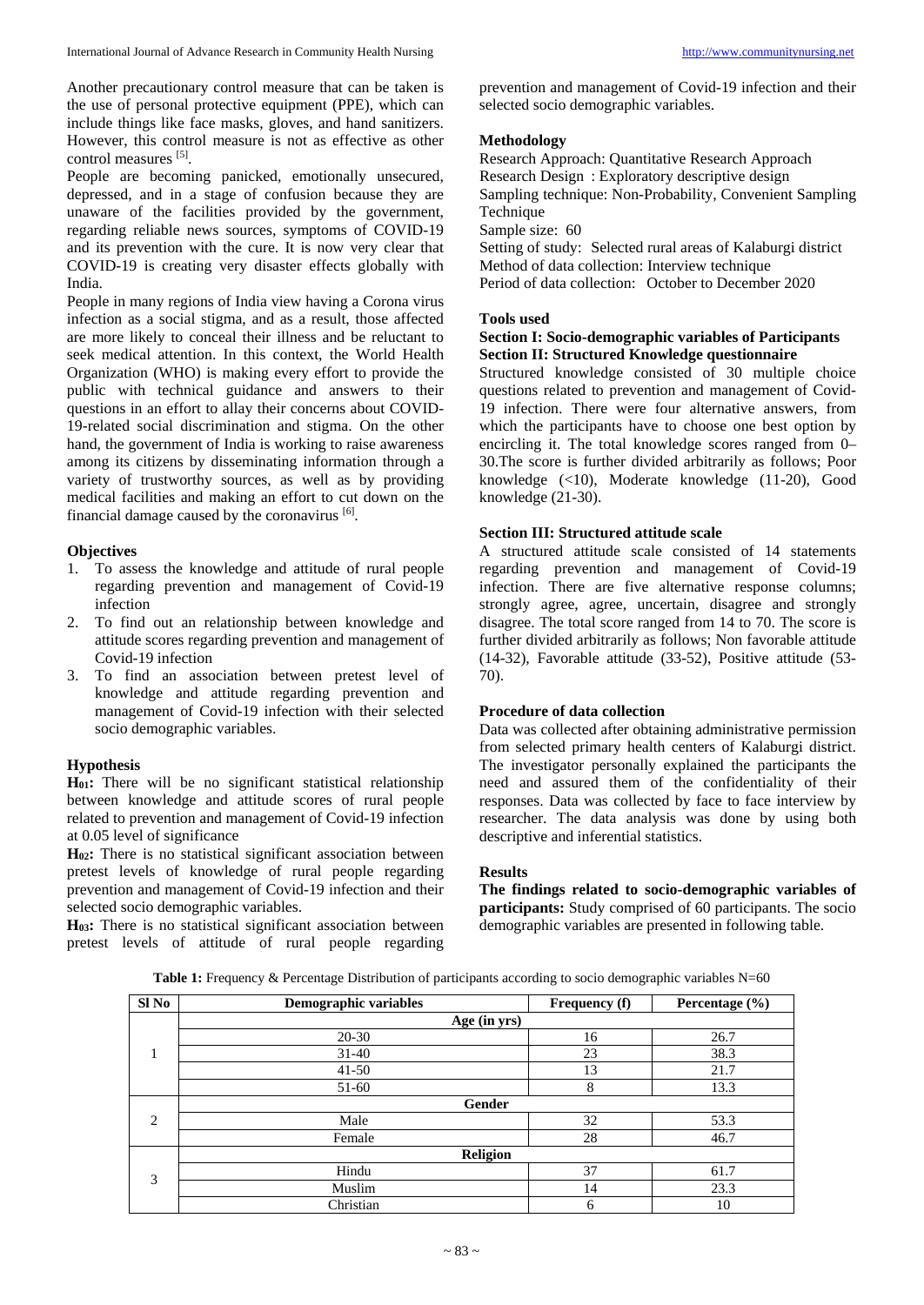|          | Others                                                       | 3  | 5    |  |  |  |  |
|----------|--------------------------------------------------------------|----|------|--|--|--|--|
|          | <b>Educational qualification</b>                             |    |      |  |  |  |  |
|          | No formal education                                          | 13 | 21.7 |  |  |  |  |
| 4.       | Primary school                                               | 23 | 38.3 |  |  |  |  |
|          | High school                                                  | 10 | 16.7 |  |  |  |  |
|          | <b>PUC</b>                                                   | 9  | 15   |  |  |  |  |
|          | Degree and above                                             | 5  | 8.3  |  |  |  |  |
|          | <b>Type of family</b>                                        |    |      |  |  |  |  |
| 5.       | Nuclear                                                      | 31 | 51.7 |  |  |  |  |
|          | Joint                                                        | 22 | 36.7 |  |  |  |  |
|          | Extended                                                     | 7  | 11.7 |  |  |  |  |
|          | <b>Marital status</b>                                        |    |      |  |  |  |  |
| 6.       | Married                                                      | 24 | 40   |  |  |  |  |
|          | Unmarried                                                    | 33 | 55   |  |  |  |  |
|          | Widowed/Divorced                                             | 3  | 5    |  |  |  |  |
|          | History of Covid-19 infection in family                      |    |      |  |  |  |  |
| 7.       | Yes                                                          | 37 | 61.7 |  |  |  |  |
|          | N <sub>0</sub>                                               | 23 | 38.3 |  |  |  |  |
|          | Previous exposure to educational program related to Covid-19 |    |      |  |  |  |  |
|          | Yes                                                          | 31 | 51.7 |  |  |  |  |
| 8.<br>No |                                                              | 29 | 48.3 |  |  |  |  |
|          | <b>Source of information</b>                                 |    |      |  |  |  |  |
| 9.       | Formal education                                             | 16 | 26.7 |  |  |  |  |
|          | Books/Journals                                               | 24 | 40   |  |  |  |  |
|          | Mass media                                                   | 16 | 26.7 |  |  |  |  |
|          | Seminar/Workshop                                             | 4  | 6.7  |  |  |  |  |

#### **Findings Related To Knowledge on prevention and management of Covid-19 infection**

**Table 2:** Mean, median, mode, standard deviation and range of knowledge and attitude scores of participants  $N = 60$ 

| Area             | Mean  | Median | <b>SD</b> | Mode | Range    |
|------------------|-------|--------|-----------|------|----------|
| Knowledge scores | 16.71 | l6     | 4.40      |      | $9 - 25$ |
| Attitude scores  | 39.76 | 38     | 9.05      |      | 23-57    |

Table 2 reveals knowledge score of participants regarding prevention and management of Covid-19 infection, it shows that, with regard to knowledge mean was 16.71, range was 9-25, standard deviation was 4.40, mode was 12 and median was 16.

With regard to attitude mean was 39.76, range was 23-57, standard deviation was 9.05, mode was 34 and median was 38.

**Table 3:** Frequency and Percentage distribution of participants according to level of Knowledge and attitude regarding prevention and management of Covid-19 infection N=60

| <b>Level of Knowledge</b> |                  |              | Level of Attitude     |                   |                    |
|---------------------------|------------------|--------------|-----------------------|-------------------|--------------------|
| Poor $(0-10)$             | Moderate (11-20) | Good (21-30) | Non favorable (14-32) | Favorable (33-52) | Positive $(53-70)$ |
| 4 (6.7%)                  | 40 (66.7%)       | 16 (26.7%)   | (18.3%)               | 42 (70%)          | $7(11.7\%)$        |

The data presented in the Table 3 depicts the participants level of knowledge and attitude regarding prevention and management of Covid-19 infection, it reveals that; 4(6.7%) respondents were had poor knowledge, 40(66.7%) were had moderate knowledge and 16(26.7%) were had good levels

of knowledge**.**

With regard to attitude, 11(18.3%) respondents were had Non favorable attitude, 42(70%) were had favorable attitude and 7(11.7%) were had positive attitude regarding prevention and management of Covid-19 infection.



**Fig 1:** Levels of knowledge among participants